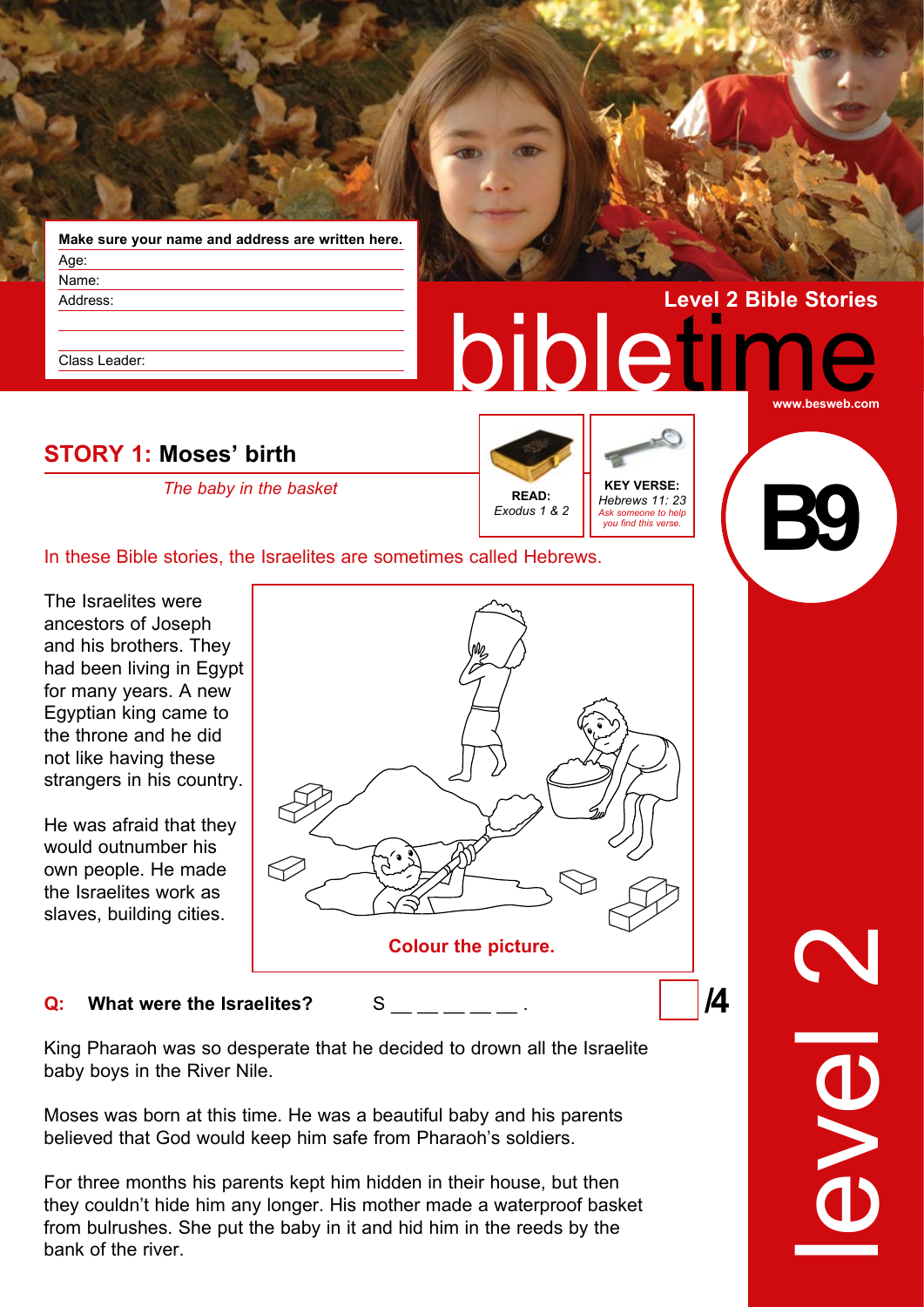#### **Q: What was the name of the river? Shade in every square which has an 'X', to discover the correct answer.**



Miriam, the baby's sister, was sent to watch what would happen to him. Pharaoh's daughter discovered the baby when she came down to the river to bathe. When she saw him, he was crying and she felt sorry for him. She recognised him as a Hebrew baby.

Miriam offered to find a nurse for the baby. She went and got his own mother to look after him for Pharaoh's daughter!

After some time Pharaoh's daughter took him into the palace as her own son.



## **Q: Write YES or NO after the following:**

- 1. King Pharaoh found the baby.
- 2. Miriam offered to find a nurse.
- 3. The baby's parents hid him at home for four months.
- 4. His parents had faith in God.

All the time God had been watching over Moses. He should have been drowned like all the other baby boys, but his parents had FAITH in God. They trusted God to take care of him.

Christians believe that God will take care of us, if we trust Him.

## **Q: Colour the words from Mark 11: 22.**





**/4** 

**TOTAL: /4**  Hawe faith in God<sup>"</sup><sub>n</sub>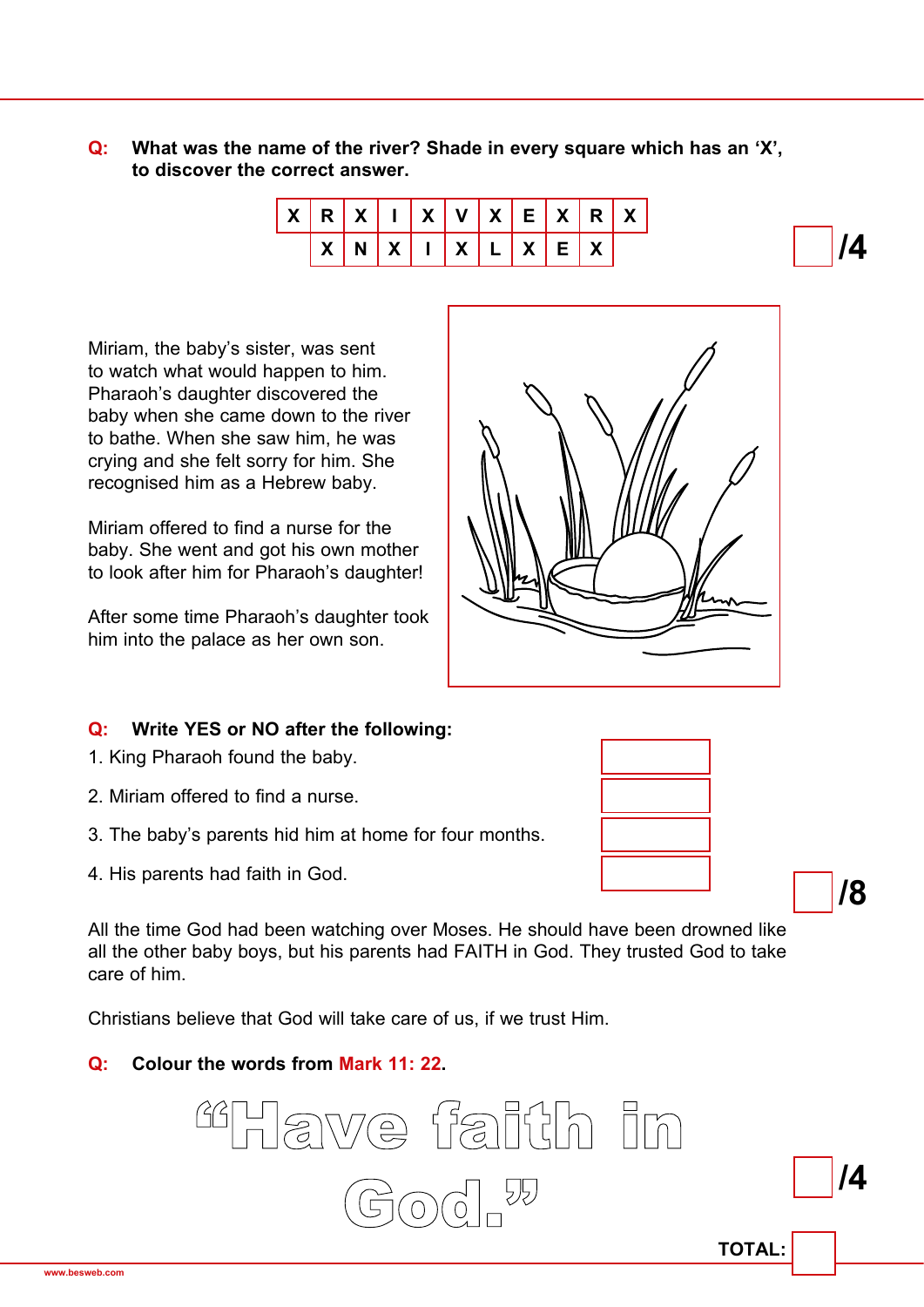

# **STORY 2: Moses' big mistake**



Moses is now grown up. He is about 40 years old and has been living in Pharaoh's palace for many years. But, remember, his own mother had been his nurse. She had taught him about the true God and about his own people, the Hebrews.

One day, Moses went to visit his people. He saw that one of them was being beaten by an Egyptian. Moses looked around, saw no one was watching, and killed the man from Egypt.



### **Q: Put the following words in their correct places in the sentence to discover what Moses did next.**



The next day Moses saw two Hebrews fighting. He tried to stop the fight. One of the men said:

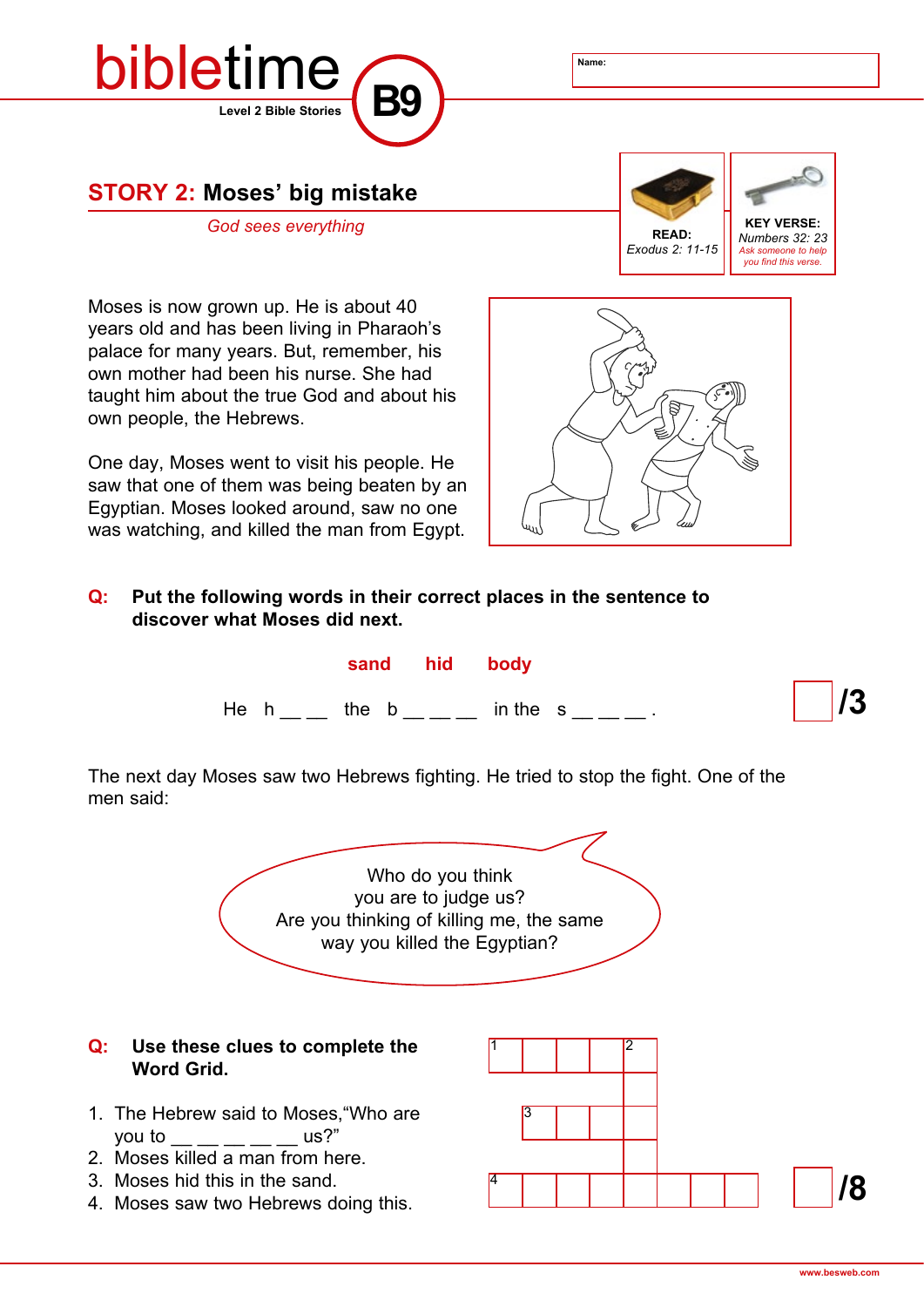Moses thought he'd got away with it. But someone had seen what he had done! We sometimes think that we can get away with the wrong things which we do. But the Bible says:



## **Q: Colour the Key Verse. (Numbers 32: 23)**

When Pharaoh found out what Moses had done, he wanted to kill him. So, Moses ran away to the land of Midian.

Instead of living in Pharaoh's palace, Moses had to live in the desert. He worked as a shepherd for a man called Jethro**.**



## **Q: Shade in the half circle which is beside the correct answer.**







Not only did Pharaoh know what Moses had done, God did too! He sees and knows everything we do. Nothing is hidden from God!

The Bible teaches that whatever you do, say or think, God knows all about it!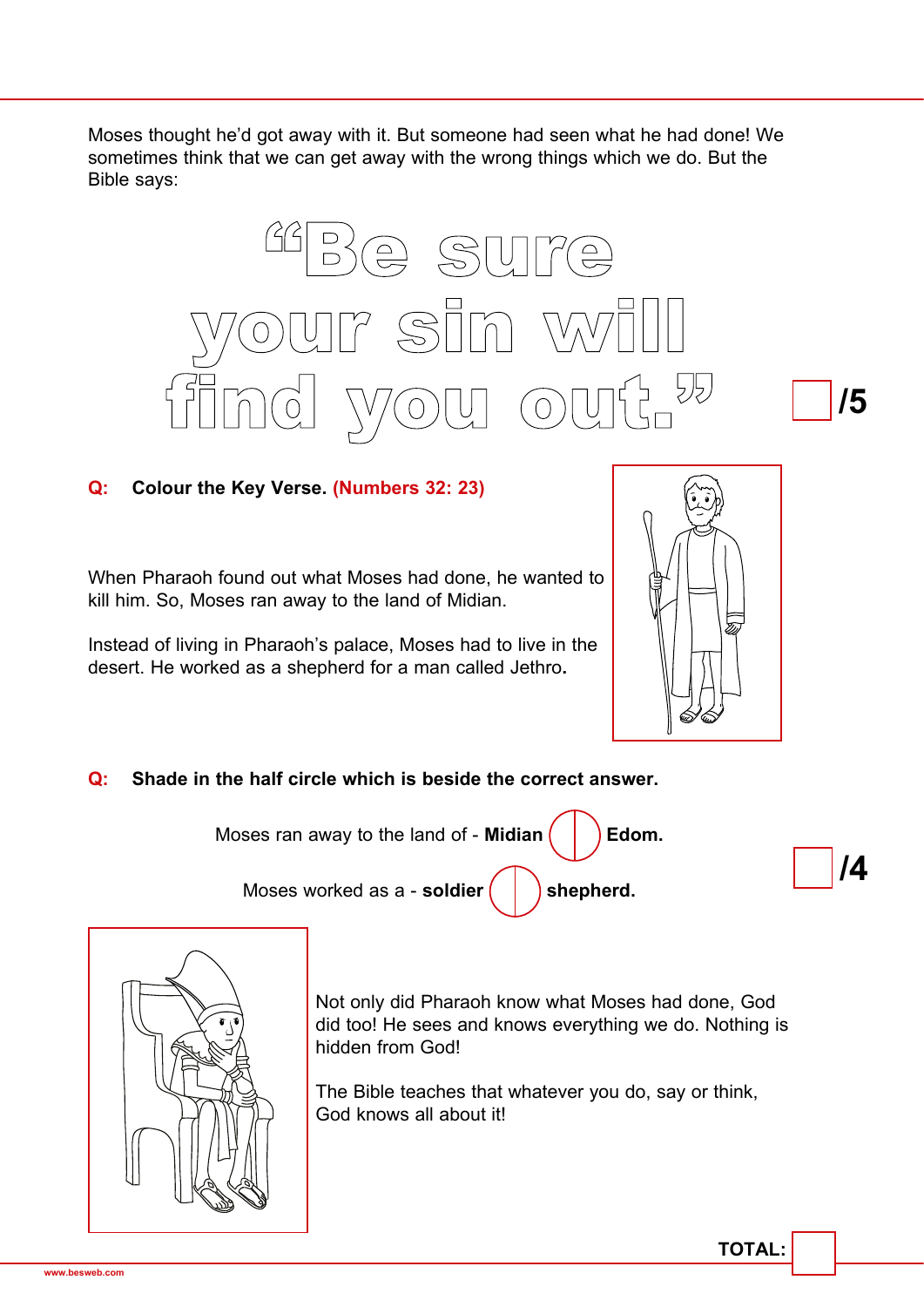

Moses had been living in the desert for about 40 years. He had now married a daughter of Jethro. One day, as he was looking after Jethro's sheep, he saw a very strange sight.

#### **Q: Write down the first letter of each object to discover this strange sight.**



Bushes on fire were quite common in the desert. But this one was different. It was on fire, but not burning up!

#### **Q: Draw the flames and colour the picture.**



Moses was curious, so he went near to have a closer look. God spoke to Moses from the bush. "Moses, Moses!" He said.

God then told Moses to take off his shoes. God explained to him that the place where he was standing was holy ground. It was a very special place because God was there!

**/3**

**/4**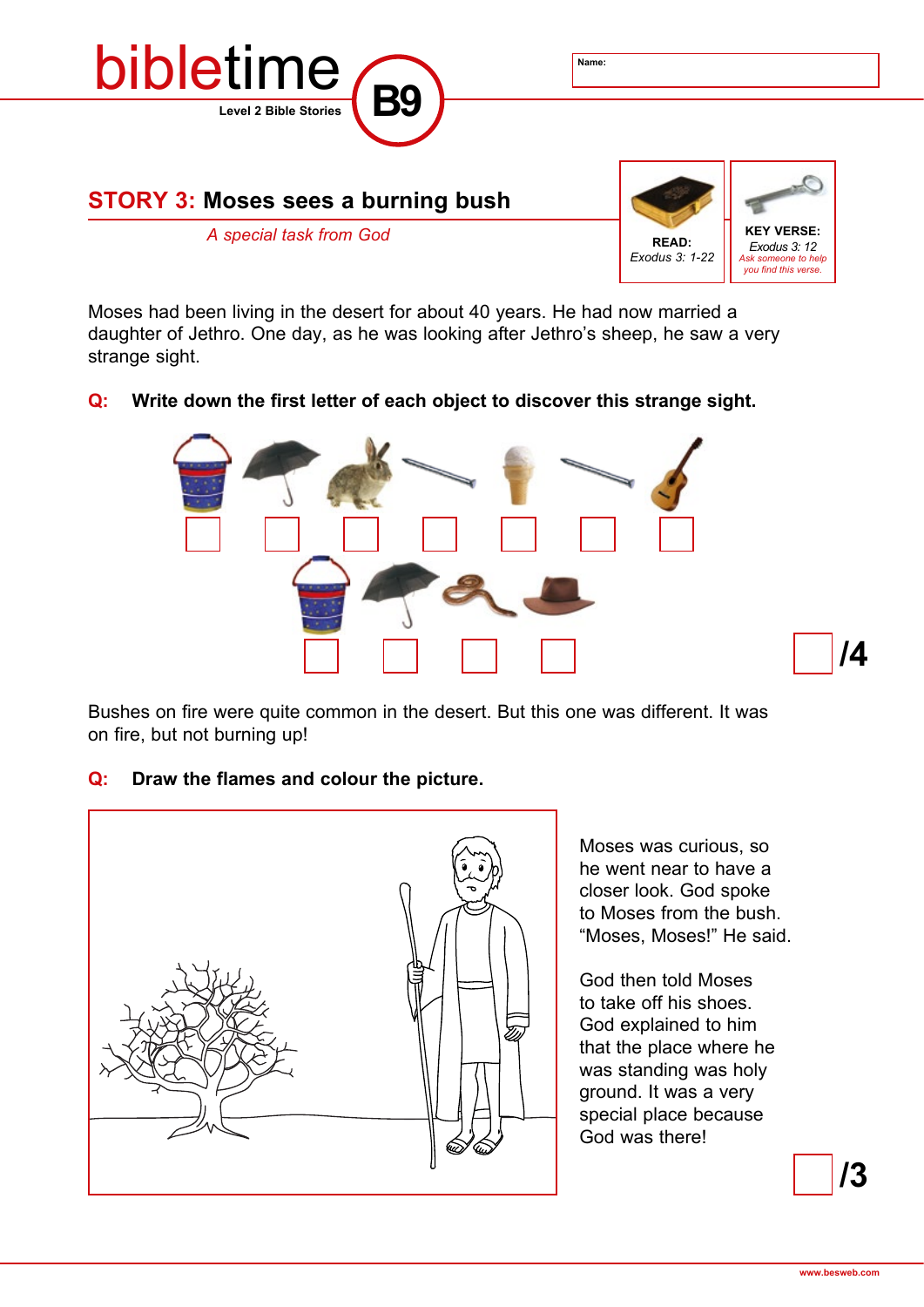God had not forgotten Moses, even though Moses had done wrong in Egypt, many years before. God was willing to forgive him, and now had a very special task for him to do.

#### **Q: Put the following words in the correct places to discover what God told Moses to do.**



Moses didn't feel that he was the one to do such an important task. He began to make excuses. These are the words that God said to Moses to reassure him.



#### **Q: Colour the Key Verse. (Exodus 3: 12)**

Eventually, Moses agreed to go to Pharaoh and tell him to let the Israelites go. God sent Aaron with Moses to be his helper. Aaron was Moses' brother.

#### **Q: Underline the name of Moses' brother.**

## **Adam Aaron Andrew Abraham**



Despite the fact that Moses had killed someone, God still wanted to use him. The Bible teaches that God is always willing to forgive us, when we tell Him we are sorry. He will then give us work to do for Him.

**TOTAL:**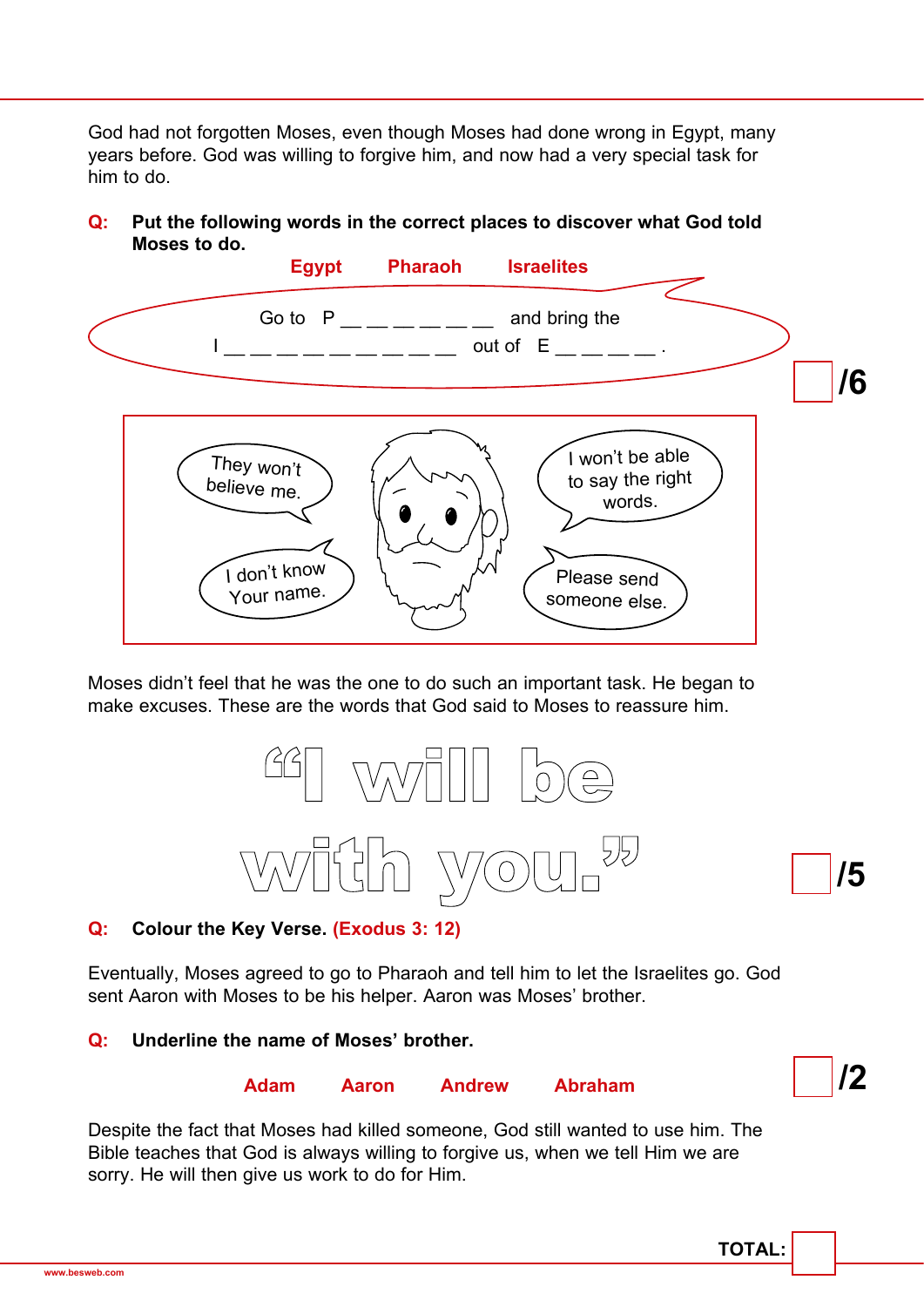

# **STORY 4: Moses brings God's message**



Moses had been asked by God to do a great task for Him. Aaron was going to help, by speaking for him. God also gave Moses the power to do special things, to prove God was with him.

#### **Q: Unjumble the words and put them in the spaces provided.**

When Moses threw his rod to the ground it became a **knsea s** \_\_ \_\_ \_\_ \_\_ . When Moses put his **nahd h** \_ \_ \_ in his cloak, and pulled it out, it was covered with a terrible disease called leprosy. When he put it back inside his cloak and looked again, it was as before.



Moses went to see his father-in-law, Jethro, and said to him,"Let me go back to my own people in Egypt."

Jethro said,"Go, and I wish you well."

God had told Moses,"Don't worry, all the people who wanted to kill you are dead."

**Q: Write the correct name of each speaker in the box next to each speech bubble.**



**/6**